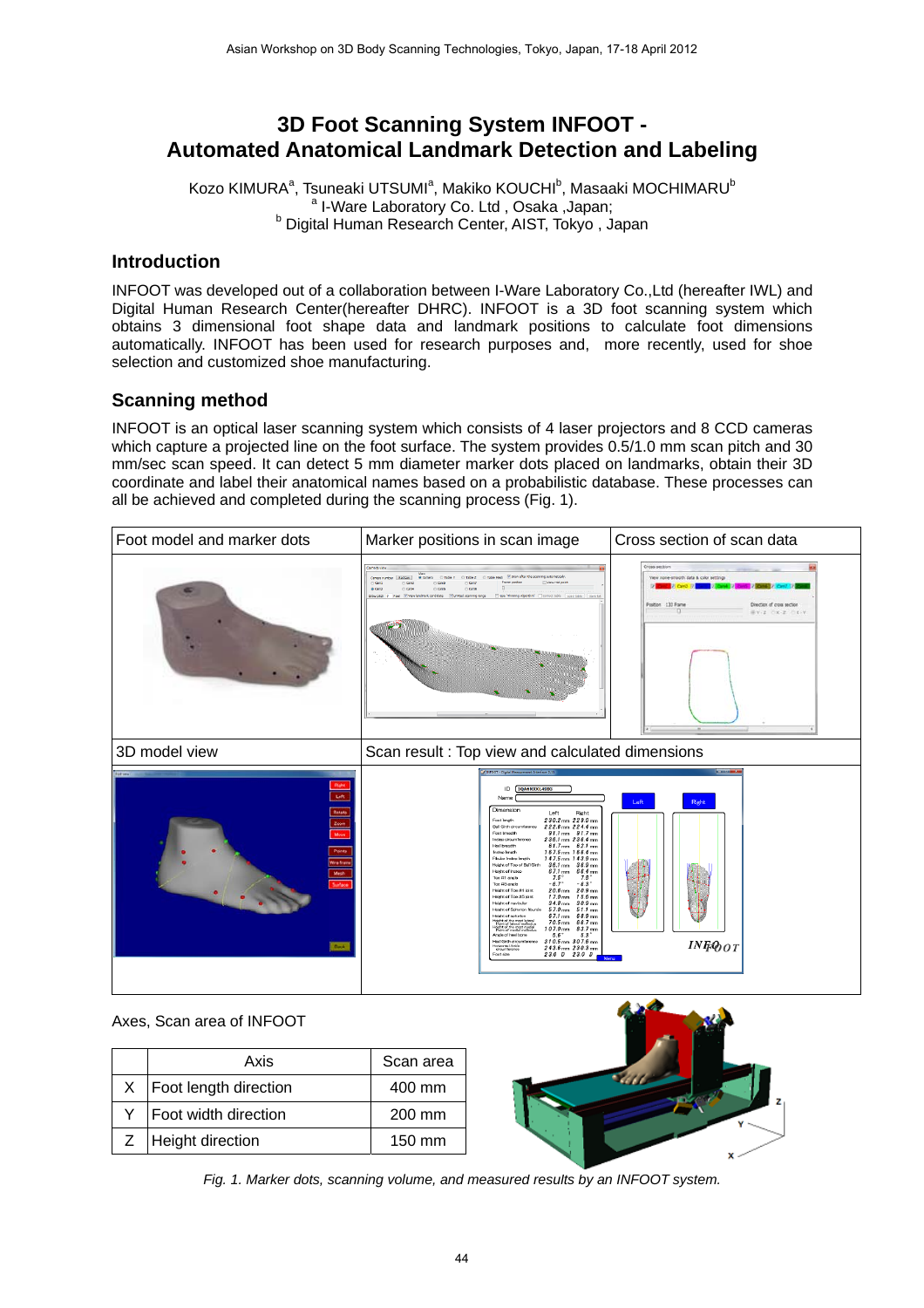### **Definition of measurement**

Foot measurements are defined by M. Kouchi and M. Mochimaru according to the definitions by Martin and Knussmann [1], as well as demands from the shoe industry, orthopedists and biomechanists as shown in Fig. 2 below.



*Fig. 2. Foot dimensions obtained by an INFOOT system*